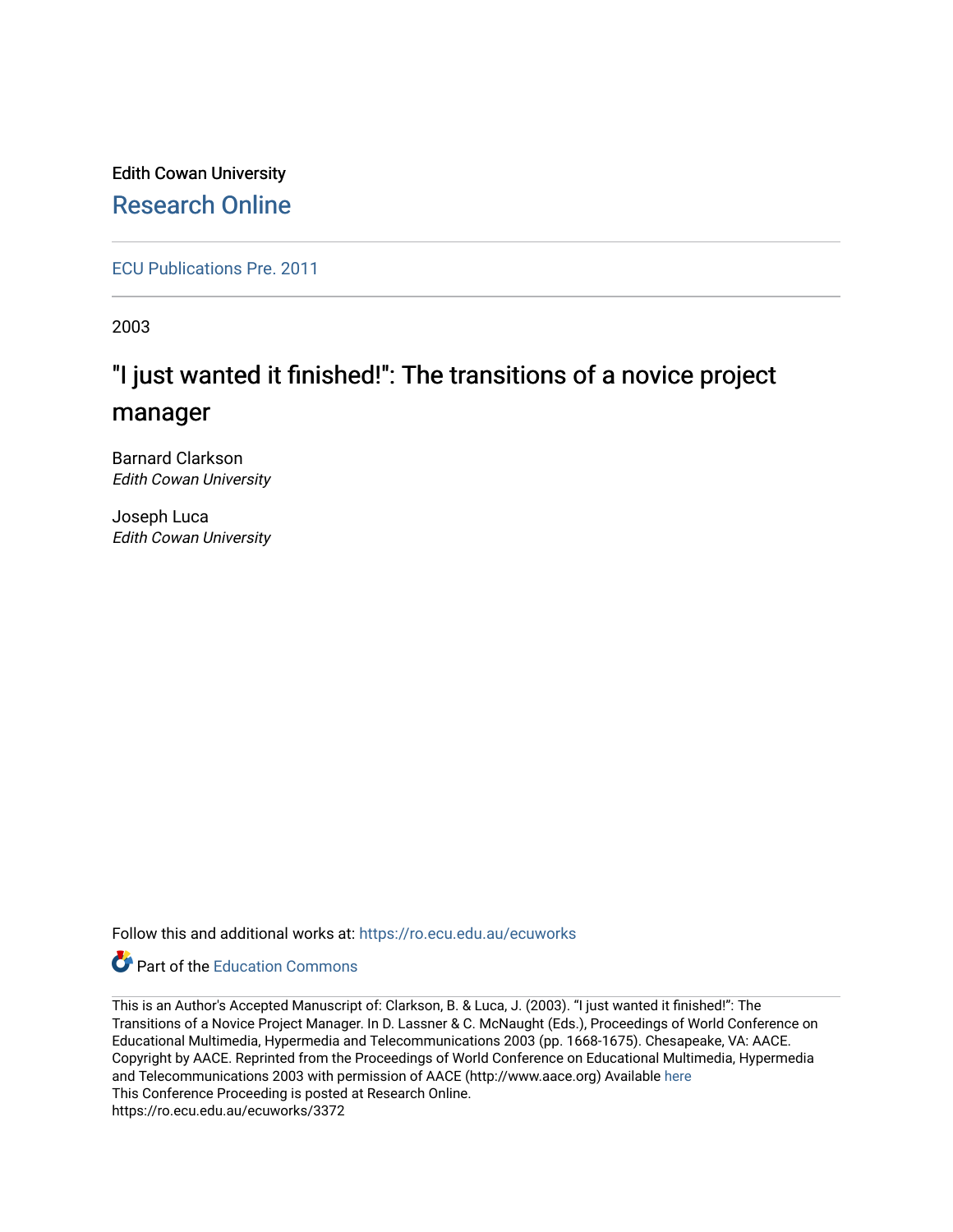## **"I just wanted it finished!": The Transitions of a Novice Project Manager**

Barnard Clarkson, Edith Cowan University, School of Communications & Multimedia, Australia b.clarkson@ecu.edu.au

Joe Luca, Edith Cowan University, School of Communications & Multimedia, Australia j.luca@ecu.edu.au

**Abstract**: How do you identify quality project managers? Is it possible to rate project managers on a scale, and more importantly once their level has been identified, can their skills be improved? These issues are addressed in this case study by observing the development of a research officer as she unwillingly undertook the management of a series of multimedia projects aimed at training and up-skilling tertiary students. The major conclusion from this research is that her skill development can be identified through the use of a four-stage typology derived from the literature on adult learning.

## **Introduction**

Project management, as a science, has developed some powerful strategies and many effective methodologies but this does not mean that all project managers make equally good use of them all. In fact, novices tend to feel excluded and sometimes complain that those within the industry tend to use the closed language of the initiated. Indeed our experience with teaching and observing novices in project management suggests that those new to project management often find the language confusing and the methodologies not self-explanatory. This led to the obvious question, namely whether it was possible to identify a developmental sequence along which all project managers make progress, and whether this progression could be clearly outlined, so that those starting on the lower end of the scale could be shown how to develop the greater skills of those further along the scale.

This research initially set out to describe the experiences of a competent tertiary level trainer who found herself in the role of novice project manager. Her frustrations and satisfactions during the initial project were initially sought because of their likely novelty but also because of the opportunity to observe her development over the full life of that project. In hindsight it became obvious that her development over time was part of a pattern, especially as she undertook subsequent project management roles. The pattern was not novel at all, but was strikingly akin to that delineated in the literature on adult learning as a typology of increasing independence from her support systems. This typology is documented in this paper and suggests that it may provide guidance for those interested in improving their project management skills.

## **Review of the Literature**

Increasingly, project management is gaining popularity within companies who seek to increase efficiency and profits (Thomas & Pinto, 1999). Successful project managers can be difficult to find, and are often required to coordinate various and sometimes competing tasks by striking an effective balance between their roles. How does this translate into job selection criteria? What skills do employers need to consider as being essential for effective project managers: technical expertise in the field; strong accounting and management skills; generic skills; others?

"The key to successful project management is simple…" (Lafleur, R., 1996, p. 25). The literature on project management suggests that the basic competencies required by a project manager can be learned (eg Thornley, J., 1996, Murphy, C., 1996). The technical and personal skills necessary are described in many textbooks and are available to all those who have the inclination. Naturally some people would be expected to show more intrinsic aptitude than others, but the technical processes are not hidden nor are they treated as though they are unachievable.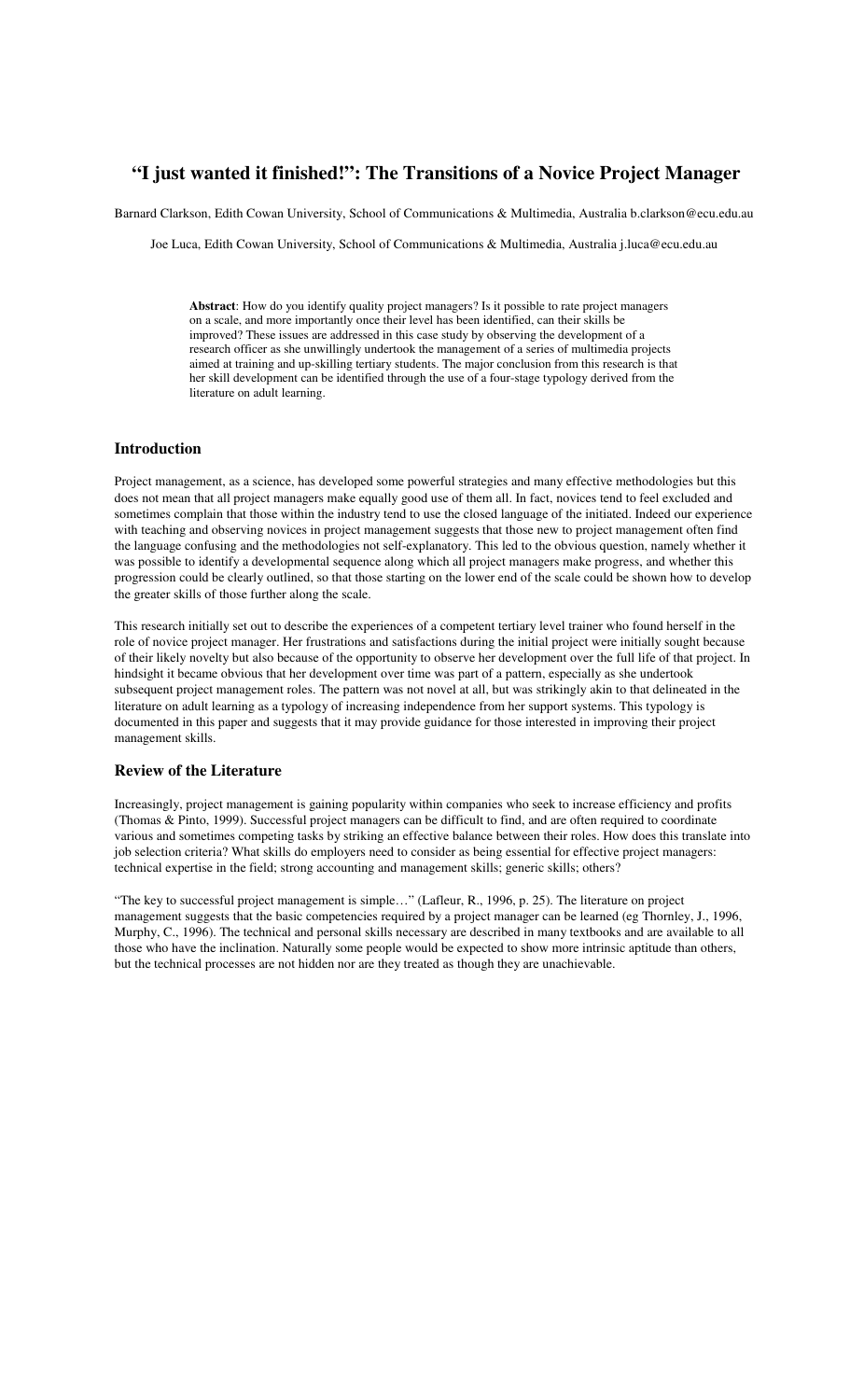As with most other occupations, the role or definition of project management can be wide and varied, often determined by the size of the company, size of the project, time required to complete project, number of personnel, nature of the project, and other factors. So, the review that follows in this paper will be couched within the discipline of multimedia project management, with small teams of members, based in small to medium sized companies. As shown in Figure 1 (Luca, 1997), skills needed by a project manager in this context are typically focused on business and quality assurance (management), administrative skills (management), development, design and media skills (technical).



Video, Sound, Photos & Clip Art Animation & Graphics(2D & 3D)

**Figure 1**: Multimedia project management skills

However, recent research is advocating that the skills shown in Figure 1 are not enough for successful project management. Project managers must also have effective generic skills (Ashcroft & Foreman-Peck, 1994; Bennett, Dunne, & Carre, 1999; Marginson, 1993; National Board of Employment Education and Training, 1996). This concept is now also gaining strong support from industry as well as higher education funding authorities, and many reports from around the world are advocating that vocational and higher education institutions need to focus more on improving students generic skills rather than just providing content knowledge (Australian National Training Authority, 1998; Candy, Crebert, & O'Leary, 1994; Dearing, 1997; Mayer, 1992). Another dimension of skills, known as emotional intelligence (Goleman, 1995; Salovey & Mayer, 1990), is also gaining popularity as being required for successful teamwork and management.

The literature on adult learning and management tends to focus on teaching project management phases and process rather than individual skill development. This could be regarded as dismissing the importance of a project manager in the development process, or describing how learners of the project management methodologies progress towards competence. Yet it is self-evident that individuals must grow and progress over time. How many steps are involved in such personal development? A review of the literature on adult learning suggests that there is a variety of possibilities. Perry (1970) presented the results of a major study called *Forms of Intellectual and Ethical Development,* which looked at the development of adults as they learned new content, whether it was a foreign language or a new hobby. His study proposed a series of nine 'positions' that students adopted and which described how they saw themselves and their learning. Curran (1976) proposed a five-stage process that learners move through, which he argued applies regardless of the particular content. The stages were: Embryonic, Self-assertion, Separation, Reversal and Adult stage.

A proprietary model called the Project Management Maturity Model (or ProMMM) describes four levels of project management capability namely Naive, Novice, Normalised and Natural (Hillson, 2001). This model appears to share congruence with some well known four-stage models of adult learning. The first is described by Brundage and McKeracher (1980) - a finely detailed micro level description that identifies states or stages through which individuals pass during their learning activities. They called them the Entry, Reactive, Proactive and Integrative stages. These descriptions were useful but the titles were not as relevant as those next identified by Boud (1988) as Figure 2, which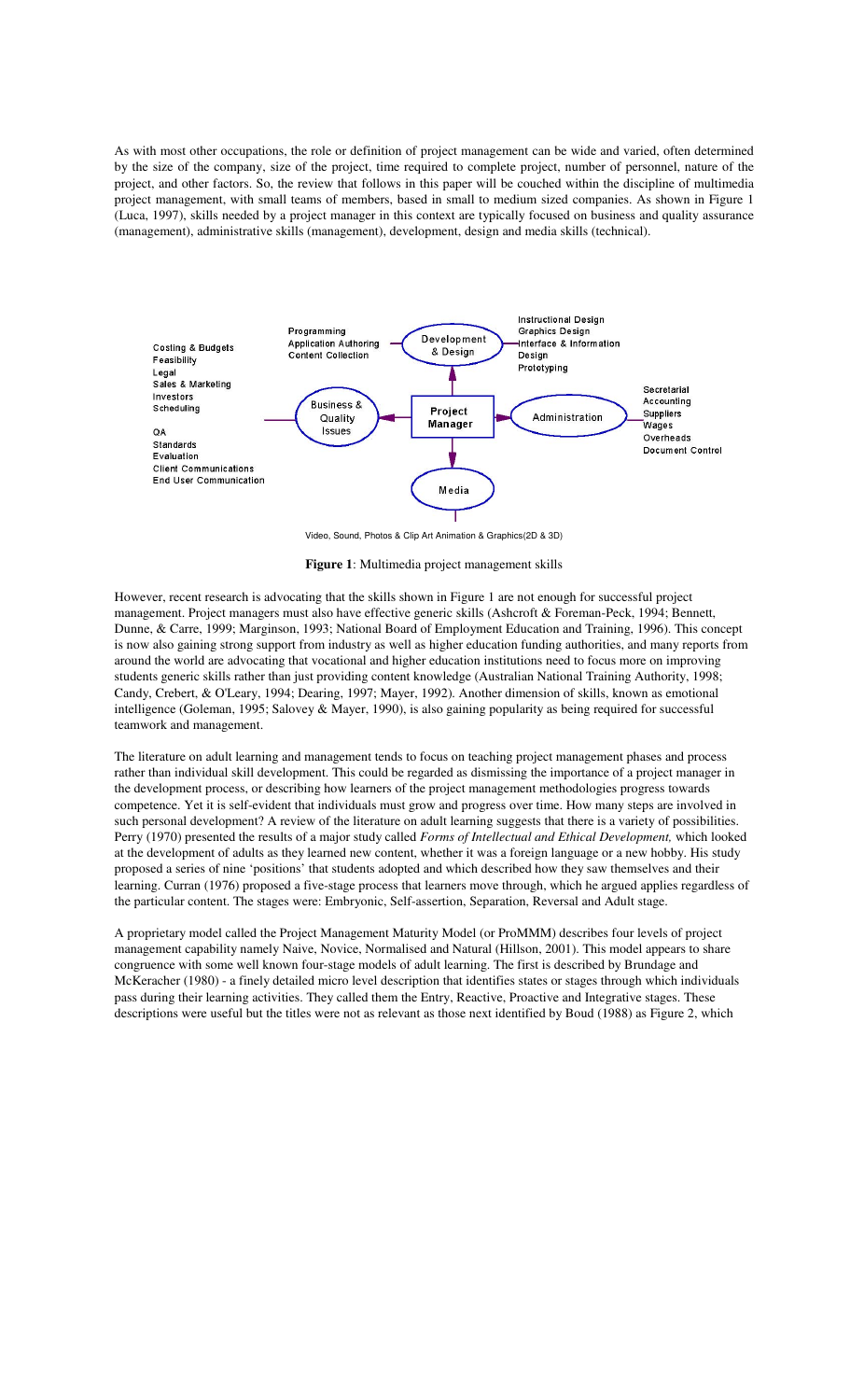focused on the adult goal of being an autonomous learner. Such a goal seemed a reasonable description of a competent project manager, suggesting there was potential for this model to be applied to a project management development scenario.

In a review of adult learning, Boud described a goal of autonomous learning as the students becoming interdependent learners, able to work with and help each other. As shown in Figure 2, he explained the attainment of the final stage of interdependence 'is often portrayed as a process starting from *Dependency*, and moving progressively through *counter-Dependence* and *Independence* to *Interdependence'* (Boud, 1988, p. 29). *Independence* was aligned to authority figures such as a teacher, whereas *Interdependence* is defined as a more mature or equal form of relationship with those around them. The typology seems relevant in this case as it can be seen as describing adults as they progress with their understanding, skills and intellectual development in project management and are gradually able to work independently and also support others in the field.

#### Dependent Counter-dependent Independent Interdependent

Figure 2: Four stages for a learner in a learning activity (Boud, 1988)

**Table 1**: Characteristics and behaviours commonly identified across four stages of learning, adapted from Boud (1988) and Brundage & MacKeracher (1980)

| <b>Dependent</b>    | <b>Counter-dependent</b>   | Independent             | Interdependent        |
|---------------------|----------------------------|-------------------------|-----------------------|
| Stage triggered     | Learner beginning to       | Learner feels they are  | Learner able to       |
| when learner        | develop sense of self,     | accepted and            | distinguish between   |
| enters situation of | either learns to act with  | acceptable group        | and integrate others  |
| high novelty and    | some independence or       | member or actor in      | perspectives with     |
| uncertainty,        | perceives that the         | situation; thus learns  | own.                  |
| possibly with       | environment has become     | to accept others and    | Begins to develop     |
| either personal     | unsupportive or            | their differences.      | sense of balance      |
| stress or threat    | unreliable                 | Regards self as         | with group and its    |
| perceived.          | May appear reactive, or    | involved, engaging in   | individuals and their |
| Appears             | regard self as             | mutuality, cooperation  | interpersonal         |
| disoriented,        | autonomous and not         | and negotiation;        | relationships         |
| observes but may    | needing control by         | developing shared       | Able to integrate     |
| refuse to           | others; may seek high      | norms in group and      | perspecti ves         |
| participate, and    | levels of self-            | seeking                 | involving multiple    |
| show lack of        | understanding, or choose   | understanding about     | interpretations of    |
| commitment.         | to be more individualistic | others and their roles. | experience and        |
| Reliant on          | in a group setting         | Less individualistic.   | multiple sources of   |
| external standards  | Often expresses negative   | more proactive and      | information           |
| and explicit        | feelings, conflicts with   | productive.             | Best supported by     |
| simplistic          | others, claims group is    | Responds best to        | those who encourage   |
| quidelines          | disorganised/confused      | collaborative direct    | high personal and     |
| Needs reliable      | Needs encouragement        | feedback about          | internal standards to |
| environment         | but minimal adherence to   | performance with        | guide behaviour, who  |
| where               | strict standards, norms.   | regard to established   | share information     |
| consequences of     |                            | objectives              | about themselves      |
| behaviours are      |                            |                         | and act willingly as  |
| known               |                            |                         | co-learners           |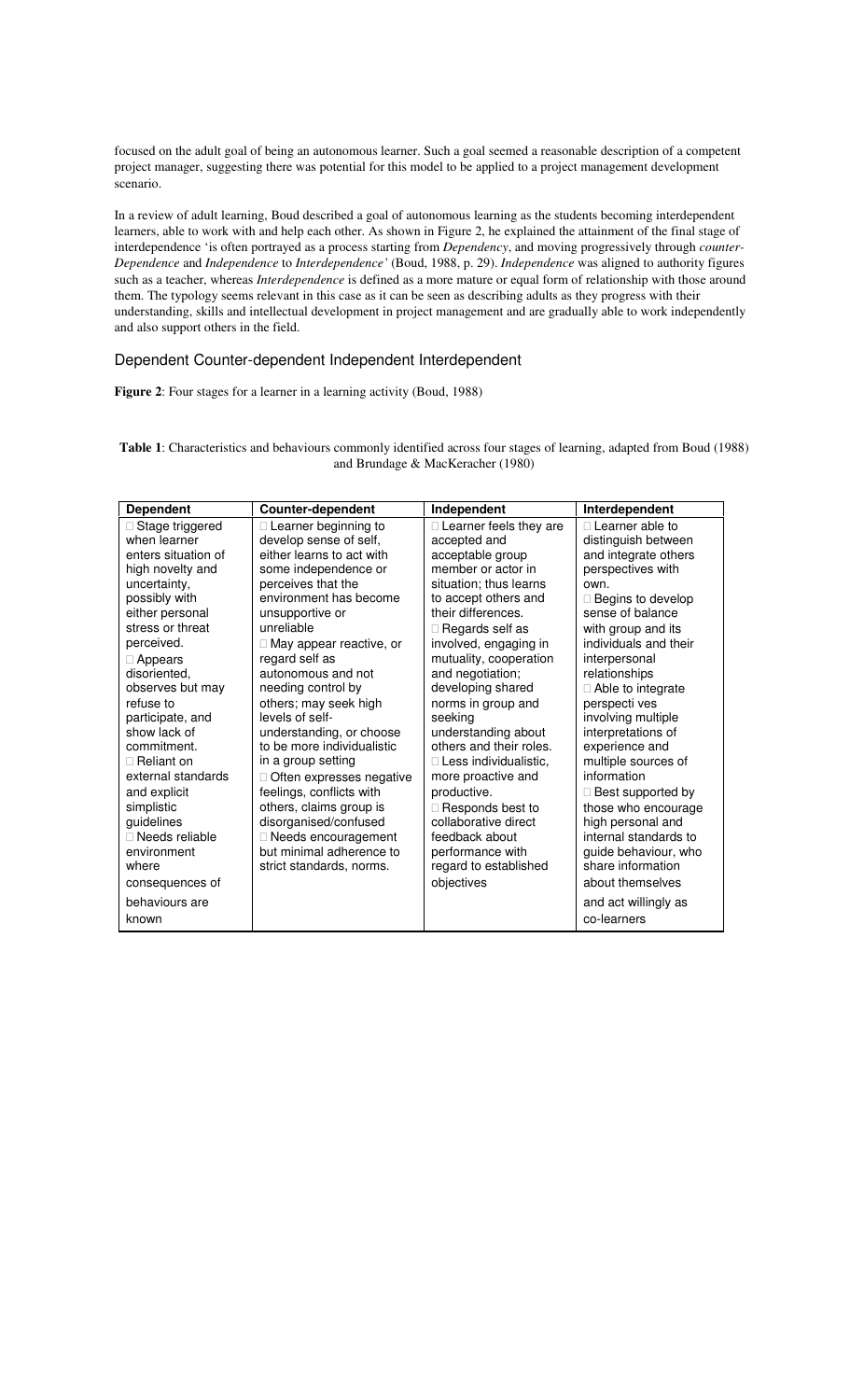The point of a developmental model is that individuals or organizations could benchmark the way they manage their projects and hopefully provide guidance towards better processes or set improvement targets. Each of the stages on this project management typology can be distinguished based on the patterns of characteristics and behaviours already identified in these four-step models. Synthesising these descriptions leads to the following four-celled table (Table 1).

Each of these sets of characteristics and behaviours could be used to help benchmark the stages of development of a project manager.

## **Context of Study and Research Method**

Diane was a research officer at a large university who often trained post-graduate students in the use of specialist statistical, analysis or presentation software. When a grant was won to develop a series of standalone materials on some of her teaching areas, she expressed no interest in managing the development of a multimedia product, as she considered this beyond her scope. However, six months later when she realised that another project manager was being quite ineffectual, she became galvanised, and argued she could do just as well, if not better than the current project manager. She set about learning what was involved in producing a series of stand-alone multimedia materials for post-graduate students and recognised that she had to find and commission developers or programmers or whatever it took. Her view was that it could not be all that hard, but that she had a lot to learn, and she decided she was now willing. As a beginner she could be expected to show some characteristics of the Dependent phase.

After some months of frustration as she learned about instructional designers, programmers and how good contractors are hard to find or train, she asked one of the authors for some 'simple and clear advice'. Her seeking of such advice and was seen as another indicator that she was in the Dependent phase of the typology. Thus she was introduced to a postgraduate student programmer called Jerry and he also agreed to participate in this study. Jerry had recently finished units in project management in his undergraduate multimedia course, which turned out to be useful for Diane.

Over the course of the next 24 months Diane undertook four separate projects. She would complete the development of her first project, taking about 100 hours of her time, only to find that the software company for which she had developed a localised tutorial had released an upgrade just as she finished the project. For her next project she then produced two more versions of the CD (taking around 60 hours each, and publishing 1000 copies of the CD each time) matching publisher's upgrades in quick succession. In between these upgrade stages she also produced a further training CD for another software package (around 30 hours–"it was easy") and has just completed the final project, which because of its qualitative nature was much larger (over 200 hours–'huge; larger than the first three project together!'). She used three different sets of programmers over the four projects, and by the time of our last interview had developed some clear ideas on what helped her manage the process.

This case study relied on general qualitative principles to record Diane's development as a project manager. The data were collected at a series of interviews undertaken during and at the end of this research period and through attendance at some of her early management meetings with programmers.

Case studies are a useful research method to look at specific instances of a situation and then interpret the results within the given real-life context. The case study research method has a focus on understanding and interpreting the authentic situation, and can be successfully applied to specific phenomenon (Anderson, 1998). GA0 (1990) considers case study research as a method of learning about a complex instance, based on a comprehensive understanding of that instance obtained by extensive description and analysis of the instance taken as a whole and in its context. They identify six types of case studies: illustrative, exploratory, critical instance, program implementation, program effects and cumulative case studies.

Within our context, an exploratory case study is most suitable i.e. a shortened case study being undertaken before launching into a larger investigation. Its function was to help develop further evaluation questions, measures, designs, and analytic strategy for a bigger study i.e. it represents an important case in testing a well-formulated theory (Yin, 1994). In our case the theory being tested has a clear set of propositions, developed from a previous large research study on the stages adults pass through as they learn new skills and competencies (Clarkson & Oliver, 2002) and summarised in Table 1 and Figure 2.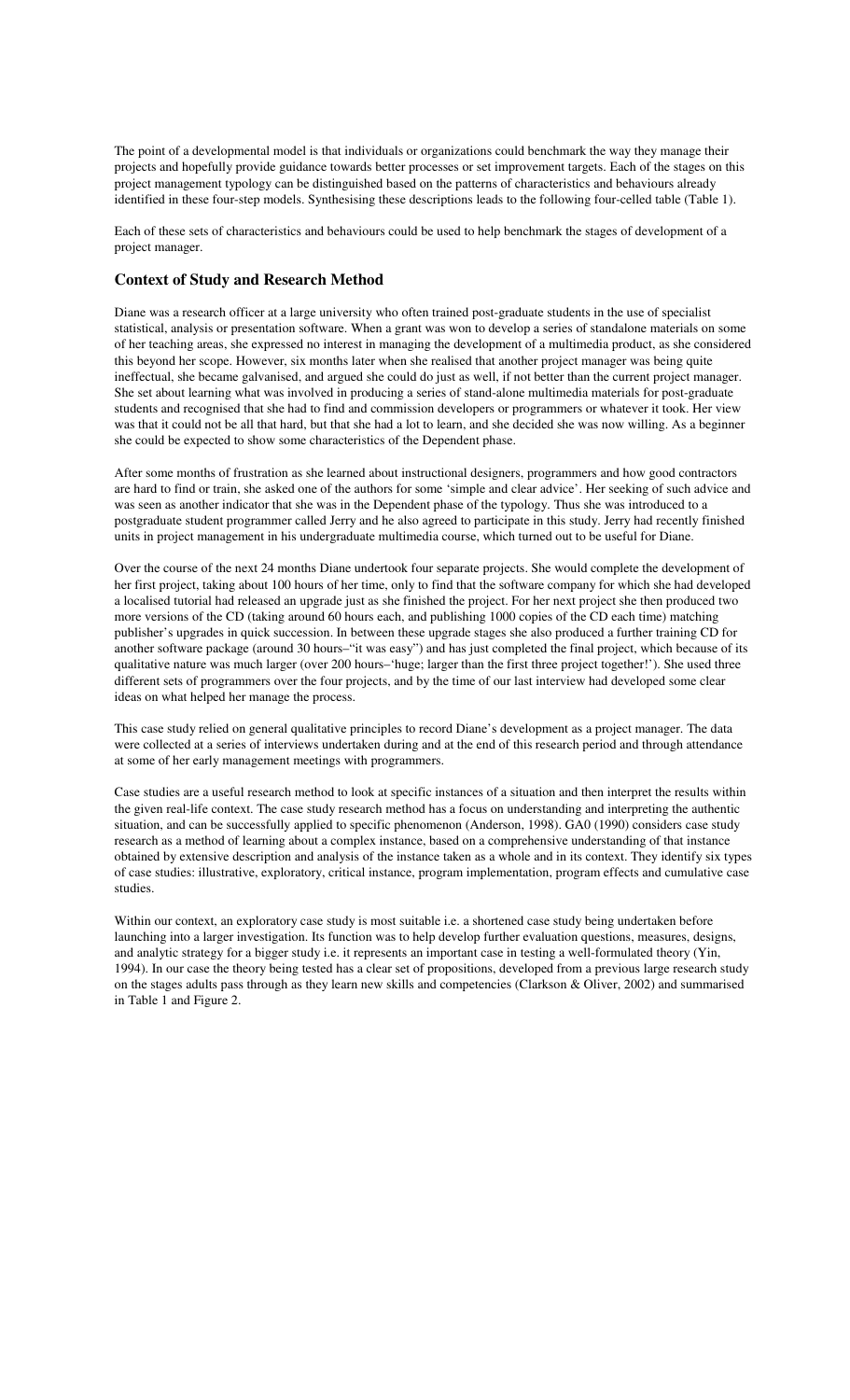#### **Early Perceptions and Characteristics**

One of the packages that she taught to students regularly was EndNote®, a software tool to help students simplify bibliography production in their research papers. This was the first project.

*"EndNote® was the most manageable, or constrained, of the multimedia projects allowed for in the project, so that was where we started. Because I had taught it many times, I had good notes to work from."* 

After the grant was awarded and the initial project manager was appointed, she attended a series of meetings where she reported no progress was made. Diane described this period as 'totally a waste', and she was frustrated from the start of the project and quickly became disappointed. She met with and answered questions from two different instructional designers but saw no results. She then took over as project manager, and it would seem reasonable to presume she began at the Dependent stage.

*"After nearly 12 months I was so frustrated with the lack of progress that I started looking around for other approaches. I decided that I did not need an instructional designer, since some of the design was already there, so that wasn't the problem."* 

Her frustration and the negative expressions, as well as her desire to begin acting in an autonomous fashion, suggest that she was already starting to show some Counter-Dependent characteristics. At this stage, she decided it was time to move towards production, so she started looking beyond the design stage.

*"I couldn't find anyone who could do the actual work. I wanted a programmer, but ended up with a combination of programmer and designer. So I am not sold on this idea of instructional designer being a separate thing, cos I haven't seen it work."* 

This was the point at which she met Jerry, and reported two useful developments. Firstly he showed her a scoping document for their work, which was the first time she had seen a project approached in that way. He also showed her how to link pages in Word:

*"A critical step! Jerry taught me about hyperlinks in Word. This then allowed me to assemble the structure I had in reality, since I could link pages together. I tried to be clever and link back as well, but they didn't all work!"* 

These signs of Diane acting with some independence suggest that she was easily moving from the initial Dependent stage and becoming Counter-Dependent. Even at this early stage she understood that project management required some clarity in its aims and was not just about spending money. It seemed that she was gaining some understanding of the underlying principles of project management.

*"We got the money partly because there was so few training materials for the on-campus students; we decided that even though u/grads could use it, that our target was the p/grads. It was too diffuse otherwise."* 

Although Diane was at an early stage in her project management career, it was clear that the novelty and uncertainty were quickly overridden by her frustration with those around her. It would seem that she had already begun to migrate along the typology from Dependent to Counter-Dependent.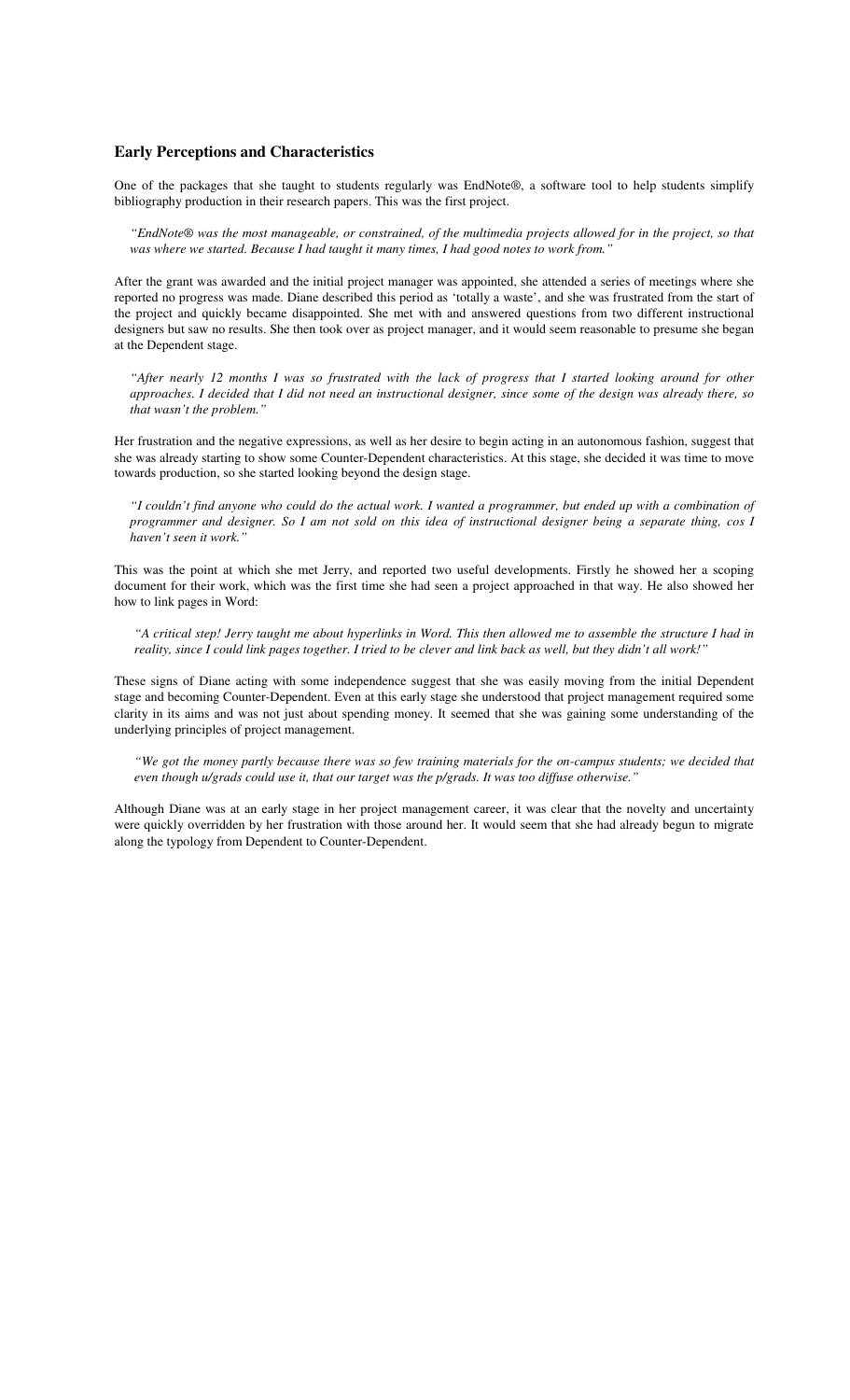#### **Later development and characteristics**

In a later interview she showed her clear focus on multiple facets of the project, considering both the people as well as costs, for example.

*"I haven't told them how much we had to spend, so I haven't had to restrict them in that way; but I've been talking*  with all the people involved and they have been producing stuff [on time]. Its not like we've had 20 people off for 6 *months [without control] as that is the way your costs blow out."* 

A characteristic of the third, Independent, stage is the ability to share norms and engage in shared development. She was meeting with her programmers regularly and apparently they were learning from each other:

*"I've been in control but I haven't put any restrictions on the guys except deadlines."* 

It was evident that Diane was relaxing into the role of project manager a little and this statement was seen as proof that she was allowing the programmers to participate with some equality in the project and its development. This suggests someone using more of the Independent stage characteristics. She was starting to show less individualistic signs and was apparently considering a proactive approach to selling their work to another university. She and another programmer, Engel, had talked about it:

*"We imagine that we might go to mass production and sell it for about \$4 at the Bookstore. We have had offers from other Unis to buy but the CD needs to be tailored; for example it currently uses our site licence version of the software, our style sheets and connect files and so on. Maybe they might give us some specifications and Engel and I might adapt it and charge them for it."* 

She admitted that projects with long closure times could be trying: "*That first project–I just wanted the damn thing finished!"* Nevertheless she has learned some simple lessons, for example she is rather dismissive of instructional designers after her experiences.

*"Well, I wouldn't waste my time with the instructional design people. I am not an education person or a multimedia person and I come from… well, its one thing producing a course handbook nicely set out, that's the old style; but it seems to me that this multimedia stuff is totally different and that you need different skills. There are people that are instructional designers and this multimedia stuff is a secondary thing for them; and I don't think that they have much to offer over a good programmer with a multimedia background. This is just what I have surmised along the way."* 

This wariness seems to have translated after a single project into overall reservations about instructional designers in general. In her case with the type of projects she has managed this makes some sense, but it seems hard to justify as a generalisation, and could be used as evidence that she has not attained the more balanced perspective of an Interdependent project manager.

What is clear is her understanding about the importance of people over everything else. 'People, every time, are the most important part of any project' was one of her main conclusions. Such an approach could be interpreted as progress towards the Independent and Interdependent stages. Overall signs of her Independence were in evidence. Certainly she was confident enough to take on four projects over a two-year period after starting with nothing more than youthful exuberance and galvanised by frustration. She had commented initially, 'If that [doing nothing] was project management, then I can do it just as well!'

In summary it seems that Diane showed a clear understanding of the importance of staff but did not tend to mention the relationships. Her skills on topics of project management were developing, and her development through stages from Dependent to Counter-Dependent could be identified. There was some evidence that she may be progressing to Independent status, best substantiated by her increasing ability to act in a self-directed, competent and therefore 'independent' manner.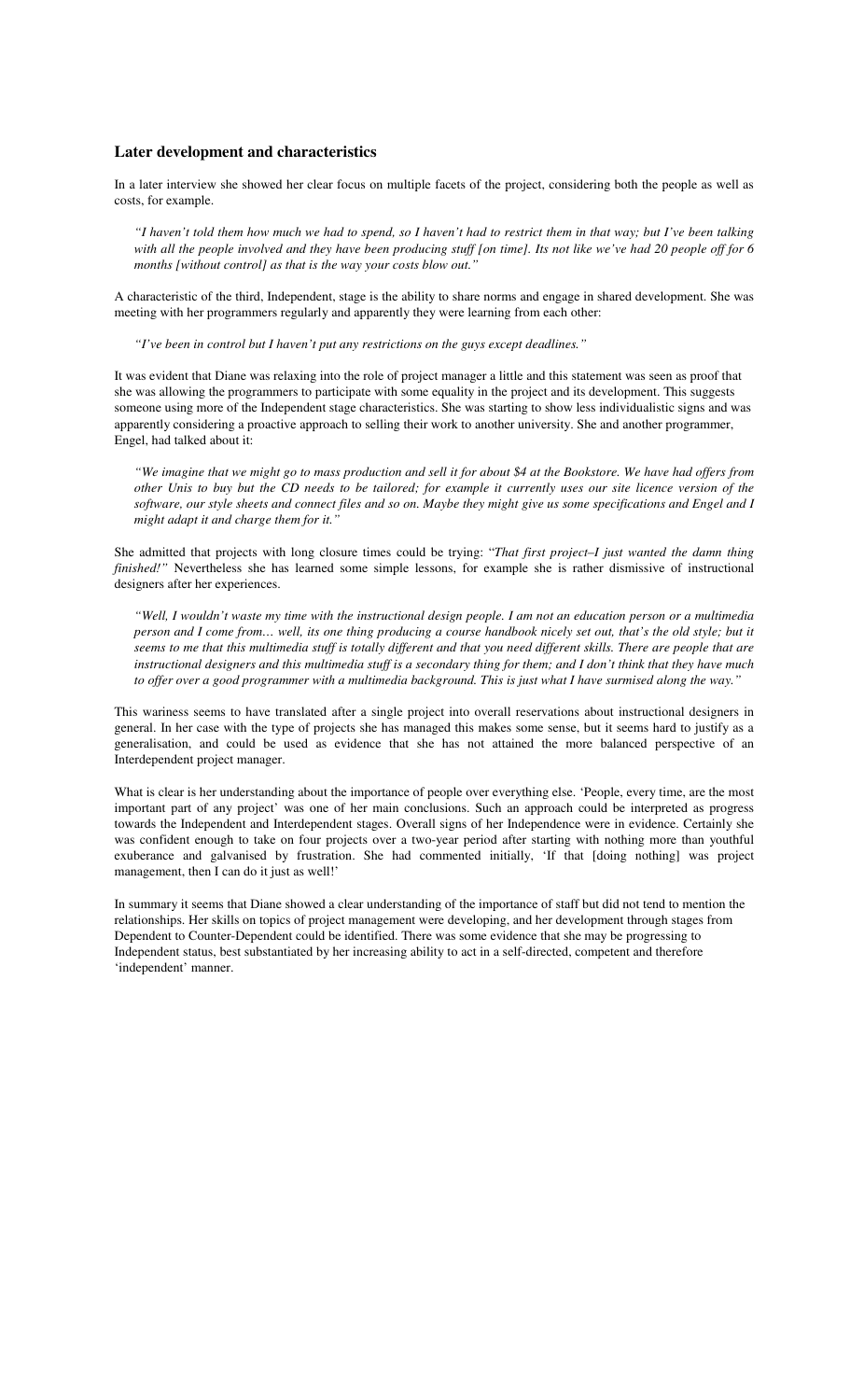#### **Summary**

From the data collected in this study it has became evident that the stages of development experienced by one novice project manager may indeed be characterized by the early stages of a simple four-stage typology based on the literature of adult learning that considers the transition from dependency, counter-dependency, independence through to interdependence. The progress of one novice project manager was tracked over a two-year period, and she showed clear progress across this typology. Comments that reflected her feelings, beliefs and behaviours mapped readily into the range of characteristics shown in Table 1. Although these characteristics were those of someone learning a new topic or skill, it seemed to have application in the current project management environment. This typology enabled the researchers to consider progress and development that are indicators of project management expertise.

Although there are four stages in the typology it may be that the division in the middle is particularly critical. From our research and previous collected data, it is our judgement that when a novice project manager like Diane makes the transition from Counter-Dependence (stage 2) through to Independence (stage 3), they then begin to exhibit sufficient characteristics to enable them to be regarded as autonomous and reliable project managers. This suggests that the middle transition or hurdle may be an important one in a project manager's development and may warrant further research.

#### **Further Research**

This typology can arguably be a useful indicator in helping organizations determine whether novice or trainee project managers have the capability of managing projects on their own, and without supervis ion. This study was qualitative in nature, and based on a number of interviews over the two-year period. However, it is the contention of the authors that the model can be extended by a further orthogonal typology of skills. These will include a progression from "visible" through to "invisible" skills (Figure 3) and will be tested during the 2003 academic year. With further research this tool will hopefully provide a valuable benchmark for managers and organizations integrating new project managers into mainstream projects, or trying to determine the necessary training requirements.



Figure 3: A spectrum of skills needed for teamwork

**i l l**

Arsenault, N. (1998). Fundamentals of Educational Research (2nd ed.). UK: Falmer Press.

- Ashcroft, K., & Foreman-Peck, L. (1994). *Managing Teaching and Learning in Further and Higher education*. London: The Falmer Press.
- Australian National Training Authority. (1998). *Australia's National Strategy for Vocational Education and Training 1998-2003*. Canberra: Commonwealth of Australia
- Bennett, N., Dunne, E., & Carre, C. (1999). Patterns of core and generic skill provision in higher education. *Higher Education, 37*(1), 71-93.